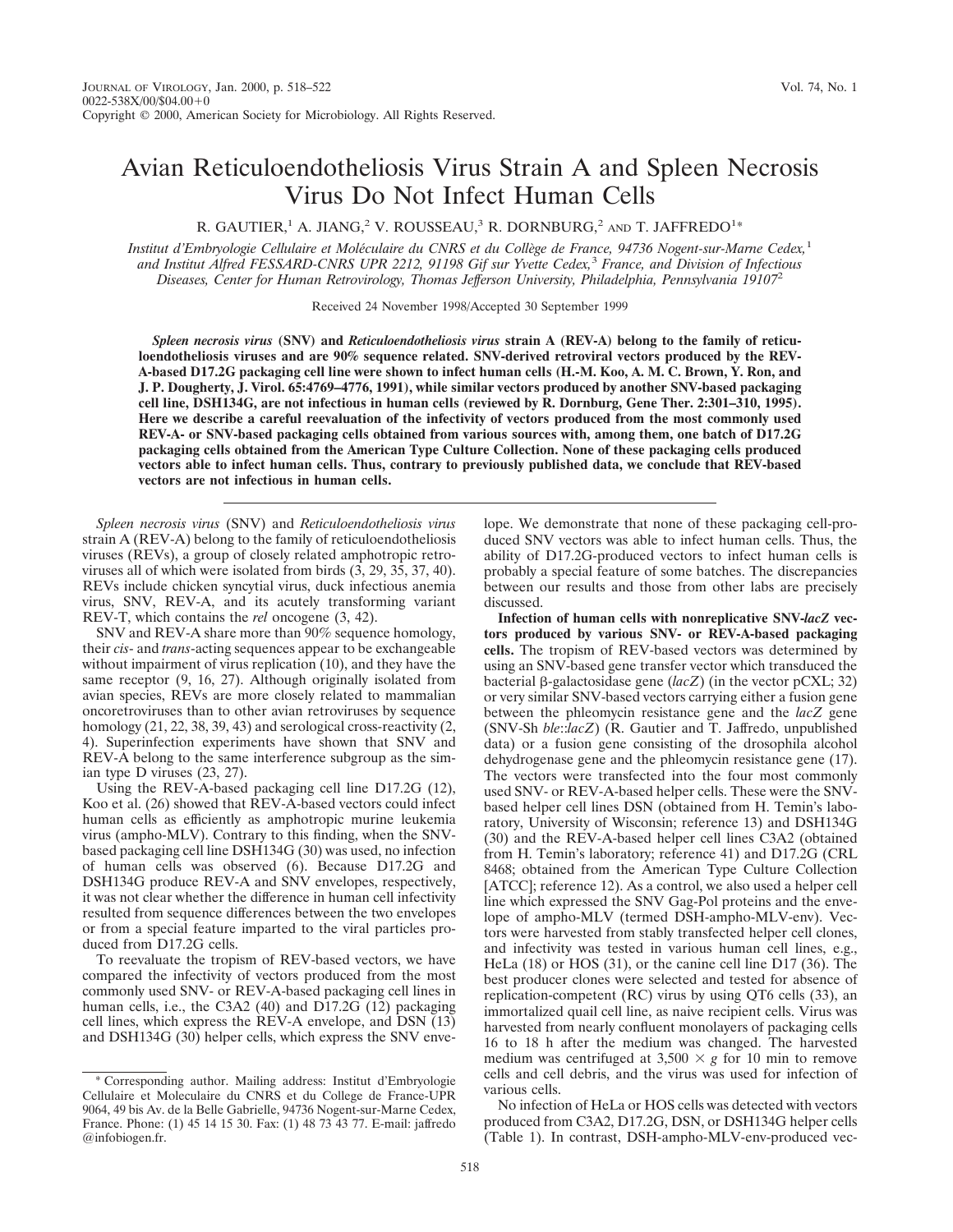TABLE 1. Titers of SNV vectors*<sup>a</sup>* packaged by different REV-A- or SNV-based helper cell lines on D17, HeLa, or HOS cells

| Cell line $^b$ |                               | Virus titer (LFU/ml of virus stock) |            |          |                       |
|----------------|-------------------------------|-------------------------------------|------------|----------|-----------------------|
|                | C <sub>3</sub> A <sub>2</sub> | D17.2G (ATCC<br>CRL 8468)           | <b>DSN</b> | DSH134G  | DSH-ampho-<br>MLV-env |
| D17            | $10^{6}$                      | $10^{6}$                            | $10^3$     | $10^{6}$ | $10^5$                |
| HeLa           | $<$ 1                         | $<$ 1                               | $<$ 1      | $<$ 1    | $10^5$                |
| <b>HOS</b>     | $<$ 1                         | $ND^{c}$                            | $<$ 1      | $<$ 1    | $5 \cdot 10^4$        |

*<sup>a</sup>* The vectors were SNV-CXL, SNV-Sh *ble*::*lacZ*, and SNV-ADH::Sh *ble*. No difference in either tropism or expression was detected. *<sup>b</sup>* Cell lines are described in the text.

*<sup>c</sup>* ND, not done.

tors give titers ranging from  $5 \times 10^4$  to  $1 \times 10^5$  LacZ-forming units (LFU)/ml, respectively (Table 1). D17 cells permissive for SNV and ampho-MLV infection served as positive controls. In this cell type, vector virus titers ranged from  $10^5$  to  $10^6$ LFU/ml (Table 1), except for DSN cells, which are known to give lower vector virus titers than C3A2 or D17.2G cells (13). LacZ staining was never detected in mock-infected D17, HeLa, or HOS cells.

C3A2-produced vectors express the REV-A envelope from a plasmid identical to that present in D17.2G cells. Neither of these cell lines produced a vector displaying human cell tropism. Thus, the differences in human cell infectivity between our results and those of Koo et al. (26) is likely due to a special feature imparted by some batches of D17.2G packaging cells and certainly did not result from differences between the REV-A and SNV envelope proteins. In addition, when using an RC strain of SNV, those investigators (26) did not find productive infection of human cells and concluded that a posttranscriptional block in SNV replication occurred in these cells. However, they did not investigate whether the virus was integrated. Since the SNV promoter is very strong in human cells, it is very unlikely that the lack of sufficient gene expression accounted for the lack of productive infection.

**Comparison of DSH134G- and DSH-ampho-MLV-env-produced SNV-***lacZ* **vector tropism for various human cells.** To further evaluate the tropism of SNV-based vectors for human cells, we compared the infectivity of CXL vectors produced from the solely SNV-based DSH helper cell line with that of vectors produced from the DSH-ampho-MLV-env helper cell line (19), which contains SNV Gag-Pol and the ampho-MLV envelope. Vector particles produced from both packaging lines encapsidated the SNV-based *lacZ* vector pCXL. Infectivity was determined in human cell lines from various origins (Table 2), as well as human embryo skin primary fibroblasts from a week 21 of amenorrhea female fetus used at the third passage in culture. Human embryo tissue was obtained from voluntary or

therapeutic abortions performed in compliance with French legislation after informed consent was obtained from the parents.

Coinciding with earlier observations (5–7, 19), no or only background (up to 10 LFU) infectivity in the human cells was observed with vectors produced by DSH134G packaging cells. Dog D17 cells, which served as a positive control, were infected with titers of  $10^6$  LFU (Table 2). However, CXL vectors pseudotyped with ampho-MLV Env infected all of the human nonhematopoietic cell lines investigated with titers ranging from  $4 \cdot 10^3$  to  $10^5$  LFU/ml (Table 2). The hematopoietic cell lines KG1a (24) and Daudi (25) were poorly infected. These cells are known to express low levels of ampho-MLV receptors (34). Thus, low levels of infectivity of these hematopoietic cells correlate with low-level receptor expression, coinciding with other reports (34). This conclusion is further supported by recent findings that human hematopoietic cells can be efficiently infected with SNV when a targeting envelope capable of binding to a cell surface protein is expressed on the viral surface (19). For example, KG1a cells which express the CD34 receptor were infected with SNV vectors displaying anti-CD34 single-chain antibodies with titers above  $10<sup>5</sup>$  (19). It is worthy of note that D17.2G-produced vectors (obtained from reference 26) infected HeLa and HPF cells with titers similar to those obtained with ampho-MLV Env-pseudotyped SNV vectors, e.g.,  $10^4$  and  $5 \cdot 10^5$  LFU/ml, while the same vector produced by D17.2G cells originating from the ATCC did not (data not shown).

**Amphotropic envelope detection on SNV-based helper cells: FACS and immunocytochemical analyses.** Since we wanted to be sure that the packaging cells we used were free of amphotropic contamination, we tested the cells for the presence of ampho-MLV Env at the cell surface by immunocytochemistry analysis. psi CRIP, an ampho-MLV-based packaging cell line (8); D17.2G; DSH134G; and D17 cells were plated on eightwell Lab Tek chamber slides (Nunc) with appropriate culture media. The next day, they were fixed with 4% paraformaldehyde in phosphate-buffered saline and incubated overnight with a 1/500 dilution of a goat polyclonal antibody directed against ampho-MLV (Quality Biotech) revealed with a sheep anti-goat peroxidase-coupled secondary antibody (Biosys). Tyramide Signal Amplification (NEN Life Science) was used to increase the signal-to-noise ratio in accordance with the manufacturer's recommendations. No staining was found on D17.2G, DSH134G, or D17 cells. As expected, the psi CRIP cells were strongly stained (Fig. 1).

To further corroborate this finding, fluorescence-activated cell sorter (FACS) analysis by the method of Kadan et al. (20) was performed. This assay is based on the use of two different cell lines: a naive one which expresses neither SNV nor ampho-MLV receptors (28) and another expressing the ampho-MLV

TABLE 2. Comparison of infection of human cells from various origins by DSH134G- and DSH-ampho-Env-produced SNV-*lacZa*

| Packaging cell line<br>producing<br>SNV-lacZ | Virus titer (LFU/ml of virus stock) |                          |                            |                          |                         |                  |                  |                                     |  |  |
|----------------------------------------------|-------------------------------------|--------------------------|----------------------------|--------------------------|-------------------------|------------------|------------------|-------------------------------------|--|--|
|                                              | HeLa                                | SK BRK-3                 | COLO 320DM                 | MDA-<br>MB453            | KG1a                    | Daudi            | HPF <sup>c</sup> | D17                                 |  |  |
| DSH134G<br>DSH-ampho-Env                     | $\mathrm{ND}^d$                     | $<$ 10<br>$6 \cdot 10^4$ | $<$ 10<br>$4 \cdot 10^{4}$ | $<$ 10<br>$4 \cdot 10^3$ | $\cdot$ 10 <sup>2</sup> | $4 \cdot 10^{2}$ | ND               | $10^{6}$<br>$\cdot$ 10 <sup>5</sup> |  |  |

*<sup>a</sup>* The vector was either SNV-CXL or SNV-Sh *ble*::*lacZ*. No difference in expression or viral titer was detected. Cell lines: HeLa, epithelium-like cervical carcinoma (18); SK BRK-3, human breast cancer (1); COLO 320DM, colon carcinoma (36); MDA-MB453, human breast cancer (ATCC HTB131); KG1a, hematopoietic B lymphoma (24); Daudi, hematopoietic B lymphoma (25); D17, dog osteosarcoma.

<sup>b</sup> Virus titers were obtained from at least two independent experiments with no significant variation.

*<sup>c</sup>* Human embryo skin primary fibroblasts.

*<sup>d</sup>* ND, not done.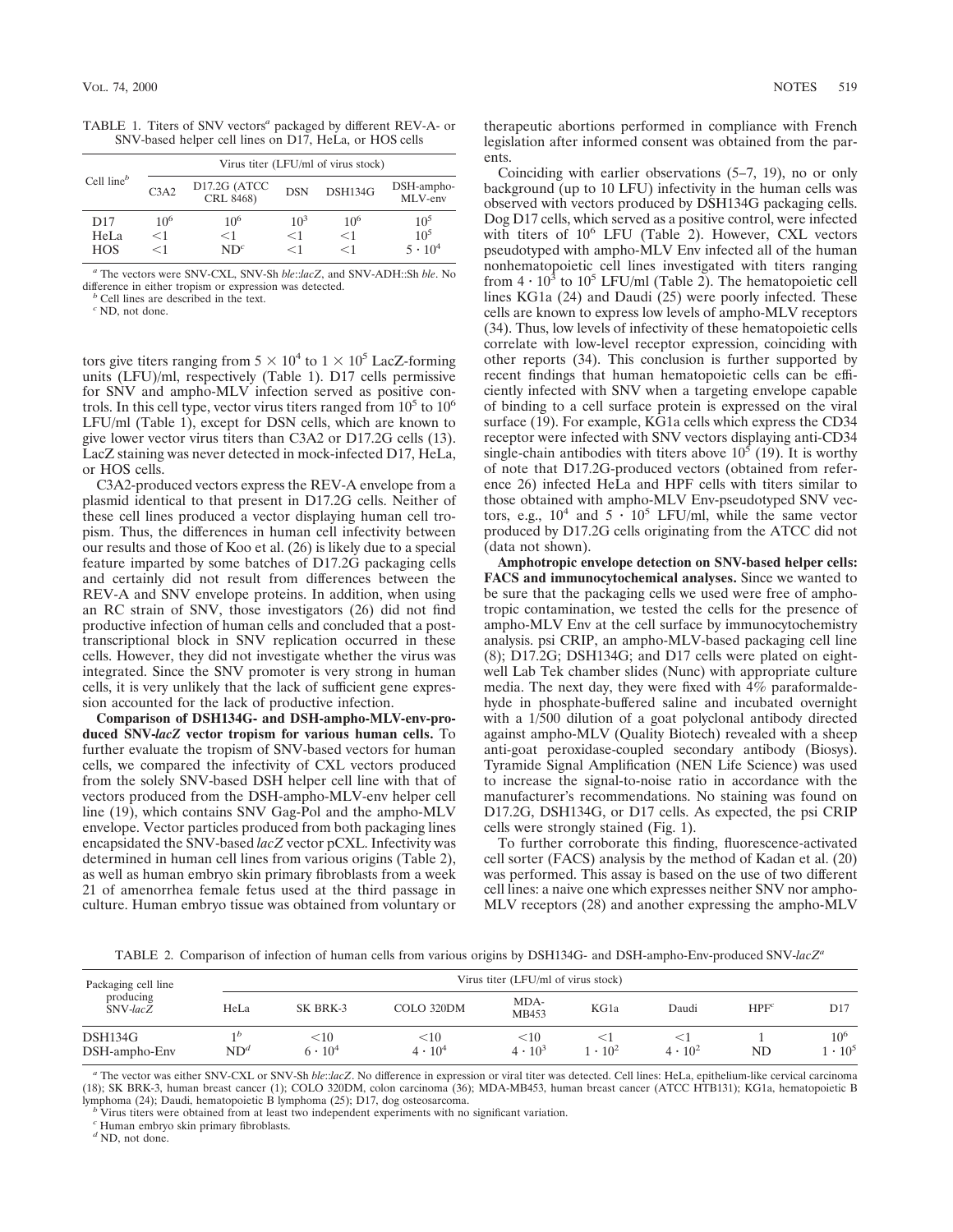

FIG. 1. Immunohistochemical detection of an MLV-related amphotropic envelope on different cell types. Tyramide amplification and diaminobenzidine staining were used. Panels: A, psi CRIP cells; B, D17.2G cells (ATCC); C, DSH134G cells; D, D17 cells. Only psi CRIP cells were strongly immunostained. Bar, 60  $\mu$ m.

receptor PIT-2. When added to these cells, ampho-MLV envelope proteins or virions bind to the receptor. Material bound to the cells is recognized by incubation with monoclonal antibody 83A25 (15) against the MLV envelope for 45 min at 4°C. Cells are then incubated with anti-rat immunoglobulin fluorescein isothiocyanate-conjugated antibodies (Dako) and subjected to FACS analysis. Incubation of CERD9 (negative control) and CEAR13 (expressing PIT-2) cells with the supernatant from D17, D17.2G, or DSH134G cells or that of the viral MLV envelope 4070A was followed by detection of ampho-MLV Env. This test enables the detection of ampho-MLV Env present in the culture medium. No FACS signal could be detected at any time with CERD9. CEAR13 gave a very strong signal with the 4070A envelope (positive control), but no signal was detected with D17, D17.2G, or DSH134G-conditioned medium (Fig. 2). Surprisingly, D17.2G cells, from reference 26, displayed a strong signal in both tests which should be correlated with the ability of these cells to produce virus able to infect human cells (data not shown).

Taken together, these results indicate that some batches of D17.2G cells produce an ampho-MLV Env glycoprotein which confers the characteristics of an amphotropic packaging cell line on D17.2G, thus enabling infection of human cells. This finding is further supported by the fact that D17.2G and psi CRIP cells display strong inhibition of infection by, respectively, psi CRIP- and D17.2G-produced virus (superinfection interference; data not shown). Since (i) SNV and REV-A and (ii) ampho-MLV belong to different interference subgroups (37), this indicates the presence of an envelope different from

that of REVs in some D17.2G helper cell stocks. Therefore, we conclude that the ability of some batches of D17.2G-produced vectors to efficiently infect human cells is due to contamination with ampho-MLV Env.

The nature of the envelope present on some batches D17.2G cells has remained elusive. It might be a fragment of ampho-MLV Env inserted into the SNV wild-type envelope, a complete envelope together with that of SNV, or a fully RC ampho-MLV. Furthermore, we do not know whether the D17.2G samples distributed in various laboratories are equally contaminated. In this respect, it is important to note that infection experiments performed by different groups with the same cell types have yielded different results. For instance, Mikawa et al. (32) found that infection of NIH 3T3 cells by D17.2G-CXL (bearing a *lacZ* gene) was negligible, as previously reported (14). Koo et al. (26) reported a titer of  $6 \cdot 10^3$  transducing vectors per ml of viral supernatant. Both groups, however, found similar titers on D17 dog cells and on HeLa cells (23, 26).

The SNV envelope displays 42 to 49% amino acid sequence identity with a prototype simian D-type virus envelope (23, 27). Interference experiments using molecular clones of RC strains of SNV and REV-A have shown that SNV and simian D-type viruses belong to a single receptor interference subgroup. Thus, they appear to use the same receptor (23, 27). However, it has been shown that the other members of this interference subgroup can infect human cells (37). Considering these findings, how can the lack of human cell infection by SNV be explained? REVs may use the same cell surface protein as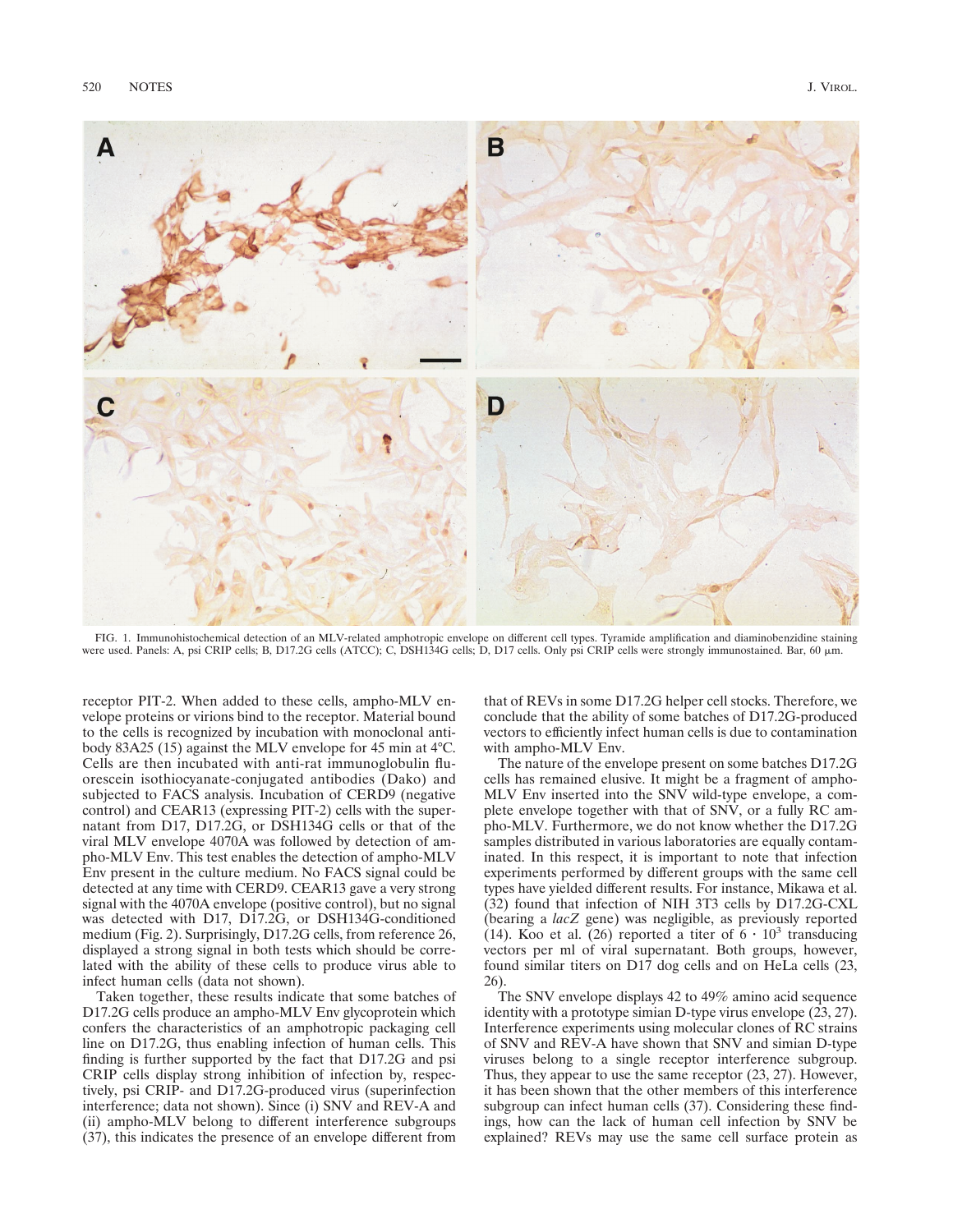

## **Envelope binding on Cerd9 cells**

## **Envelope binding on Cear13 cells**



FIG. 2. Profiles of the ampho-MLV envelope in the supernatant of cells. Indirect immunofluorescence flow cytometry patterns on CEAR13 cells expressing the amphotropic receptor PIT-2 and CERD9 cells which do not express it are shown. Supernatants are those of 4070A (ampho-MLV strain 4070A envelope; positive control) and D17.2G (ATCC), DSH134G, and D17 cells. The white profiles indicate cells stained by propidium iodide alone. The black profiles shows cells incubated with monoclonal antibody 83A25 against the ampho-MLV envelope (20). Only 4070A gave a strong positive signal. Two independent analysis were performed which yielded similar results.

other D-type viruses for envelope docking but may use other protein domains for binding. This would explain why simian D-type virus-infected cells are resistant to SNV infection. Moreover, Dornburg and coworkers have found that the infectivity of SNV particles displaying single-chain antibodies was greatly enhanced when the SNV wild-type envelope was also present (5, 7). It was hypothesized that a cellular receptor for the wild-type SNV envelope that is homologous to that expressed on dog D17 cells is present on human cells but that the human receptor is mutated, preventing high-affinity binding and virus entry. The single-chain antibodies displayed on the viral surface may anchor the vector to the cell surface, hence mediating interaction with the envelope and the wildtype receptor, enabling membrane fusion (11). Since all members of the simian D-type interference subgroup except SNV infect human cells, this hypothesis appears the most likely. Cloning of the receptor should help to elucidate this problem.

In summary, the present study clearly shows that the REVs REV-A and SNV do not infect human cells due to the inability to bind to a cell surface receptor. However, vectors derived from these viruses can infect human cells when they are pseudotyped with envelopes that mediate receptor binding and membrane fusion, e.g., that of ampho-MLV. Thus, SNV or REV-A is suitable for the development of a powerful, hazardfree vector for gene transduction.

We are indebted to F. Dieterlen for her constant support and critical reading of the manuscript. We are grateful to F.-L. Cosset for his invaluable help in FACS analysis. We thank M. C. Labastie for providing us with human embryo skin (obtained according to the rules defined by the French Comité d'Ethique) and A. Burns for reading the manuscript. We also thank C. Batejat for Tyramide Signal Amplification staining, M.-F. Meunier for help in manuscript preparation, and F. Viala for excellent photographic assistance.

This work was supported by the Centre National de la Recherche Scientifique, by AFM and ARC grants 587132 and 9787 to T.J. and R.G., and by a grant from the National Institutes of Health (1RO1AI41899-01) to R.D. and A.J.

## **REFERENCES**

- 1. **Alper, O., K. Yamaguchi, J. Hitomi, S. Honda, T. Matsushima, and K. Abe.** 1990. The presence of c-erbB-2 gene product-related protein in culture medium conditioned by breast cancer cell line SK-BR-3. Cell Growth Differ. **1:**591–599.
- 2. **Barbacid, M., E. Hunter, and S. A. Aaronson.** 1979. Avian reticuloendotheliosis viruses: evolutionary linkage with mammalian type C retroviruses. J. Virol. **30:**508–514.
- 3. **Bose, H. R.** 1992. The rel family: models for transcriptional regulation and oncogenic transformation. Biochim. Biophys. Acta **1114:**1–7.
- 4. **Charman, H. P., R. V. Gilden, and S. Oroszlan.** 1979. Reticuloendotheliosis virus: detection of immunological relationship to mammalian type C retroviruses. J. Virol. **29:**1221–1225.
- 5. **Chu, T.-H. T., and R. Dornburg.** 1995. Retroviral vector particles displaying the antigen-binding site of an antibody enable cell-type-specific gene transfer. J. Virol. **69:**2659–2663.
- 6. **Chu, T.-H. T., and R. Dornburg.** 1997. Toward highly efficient cell-typespecific gene transfer with retroviral vectors displaying single-chain antibodies. J. Virol. **71:**720–725.
- 7. **Chu, T.-H. T., I. Martinez, W. C. Sheay, and R. Dornburg.** 1994. Cell targeting with retroviral vector particles containing antibody-envelope fusion proteins. Gene Ther. **1:**292–299.
- 8. **Danos, O., and R. C. Mulligan.** 1988. Safe and efficient generation of recombinant retroviruses with amphotropic and ecotropic host ranges. Proc. Natl. Acad. Sci. USA **85:**6460–6464.
- 9. **Delwart, E. L., and A. T. Panganiban.** 1989. Role of reticuloendotheliosis virus envelope glycoprotein in superinfection interference. J. Virol. **63:**272– 280.
- 10. **Dornburg, R.** 1995. Reticuloendotheliosis viruses and derived vectors. Gene Ther. **2:**301–310.
- 11. **Dornburg, R.** 1997. From the natural evolution to the genetic manipulation of the host-range of retroviruses. Biol. Chem. **378:**457–468.
- 12. **Dougherty, J. P., and H. M. Temin.** 1988. Determination of the rate of base-pair substitution and insertion mutations in retrovirus replication. J. Virol. **62:**2817–2822.